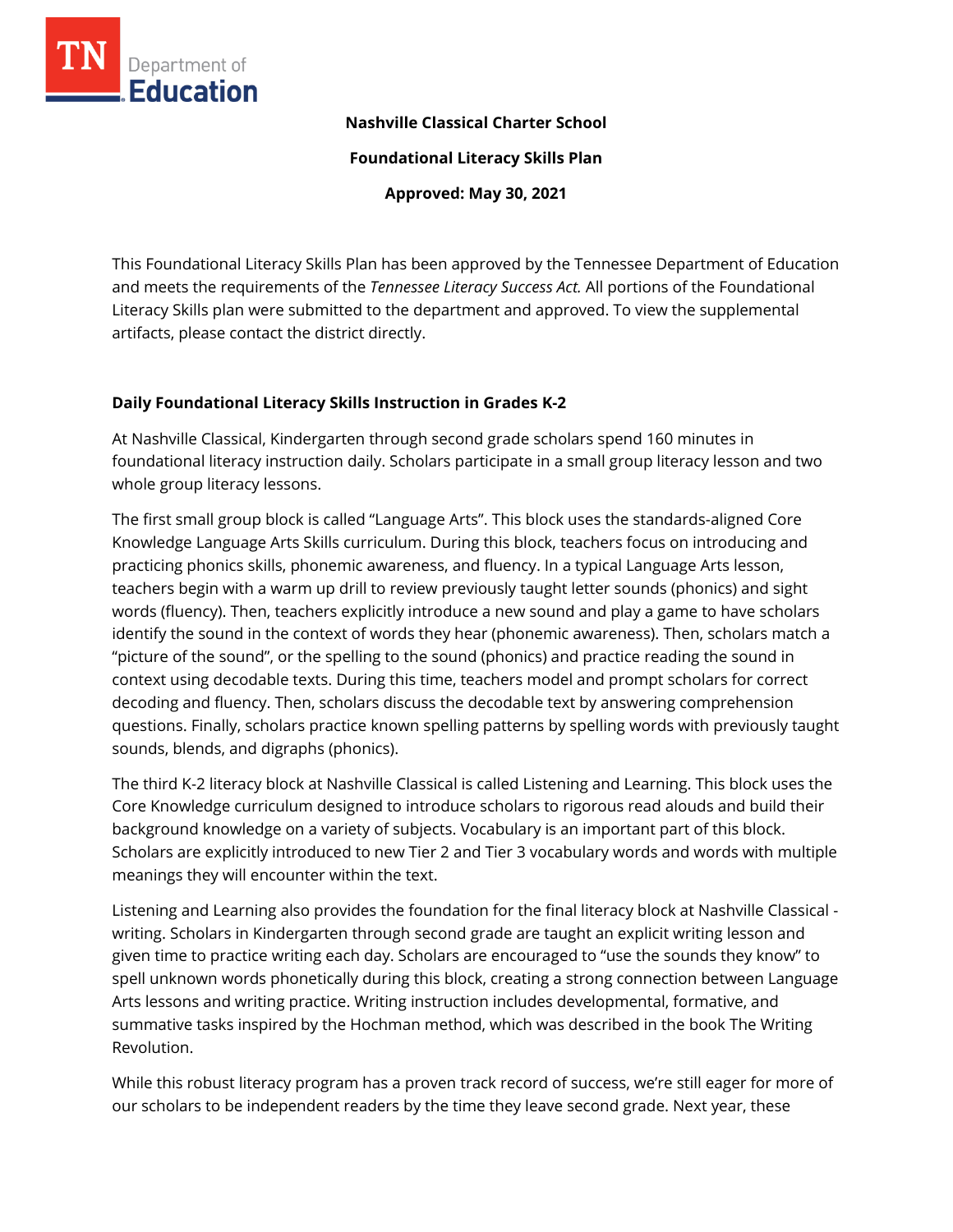Department of Education

improvements will largely focus on improving our foundational skill instruction during intervention blocks. To do this, we'll use data from our universal screener to "drill down" the specific skills scholars need support with and then use researched based intervention curricula to target those skills. The number of scholars we typically provide interventions for will likely increase after Covidclosures. Our instruction is aligned to the TN State Standards.

See here for a sample master schedule. Literacy blocks are color-coded in yellow.

## **Daily Foundational Literacy Skills Instruction in Grades 3-5**

At Nashville Classical, third through fifth grade scholars spend 200 minutes in literacy instruction every day. Approximately 100 of these minutes are focused on embedding foundational literacy skills. Scholars in these grade levels recieve four types of literacy lessons each week: LA Skills, Great Books, Social Studies, and Writing.

During the LA Skills block, scholars interact with foundational literacy grade level standards. Teachers explicitly introduce vocabulary, morphology, and fluency skills and standards through a model or guided discourse. Scholars then practice the skills and standards through independent practice. During this time, teachers monitor scholar work to provide prompting and feedback.

During the Great Books block, the focus is on reading authentic, canonical texts that build scholar's readiness to read high school and college level texts. At the beginning of all lessons, scholars participate in a vocabulary lesson where they are introduced to Tier 2 vocabulary words they'll encounter within the text or use as they describe the text. Scholars learn the different parts of speech of the word and practice using the word correctly in context. Scholars and teachers interact with the books in two ways that deliberately builds scholar fluency to increase comprehension. The first is through a Read Aloud. Teachers choose short sections of the text to read aloud themselves. The goal of this time is to model excellent fluency to support comprehension. The second, more commonly used method, is to have scholars read aloud themselves using a procedure we call Control the Game or FASE reading. During these sections of text, scholars read aloud to the class with fluency support and feedback from the teacher.

Scholars at Nashville Classical also participate in Social Studies lessons that explicitly teach foundational literacy skills through texts on historical and social studies topics. We use the Core Knowledge Language Arts Curriculum as the foundation of this course. Scholars interact with new vocabulary words, fluently read texts aloud and independently with coaching from teachers, and discuss topics in comprehension conversations and in writing. The topics scholars learn about during Social Studies lays the foundation for the content of their writing composition pieces as well.

The final literacy block for third through fifth grade scholars at Nashville Classical is Writing. During the dedicated writing block, scholars are taught the writing standards and use the Tennessee writing rubrics to develop their writing skills. Scholars also learn and practice spelling and grammar standards during this block. The skills scholars learn during this dedicated block are embedded in other literacy blocks as well. Our instruction is aligned to the TN State Standards.

# **Approved Instructional Materials for Grades K-2**

Amplify - K-5 Core Knowledge Language Arts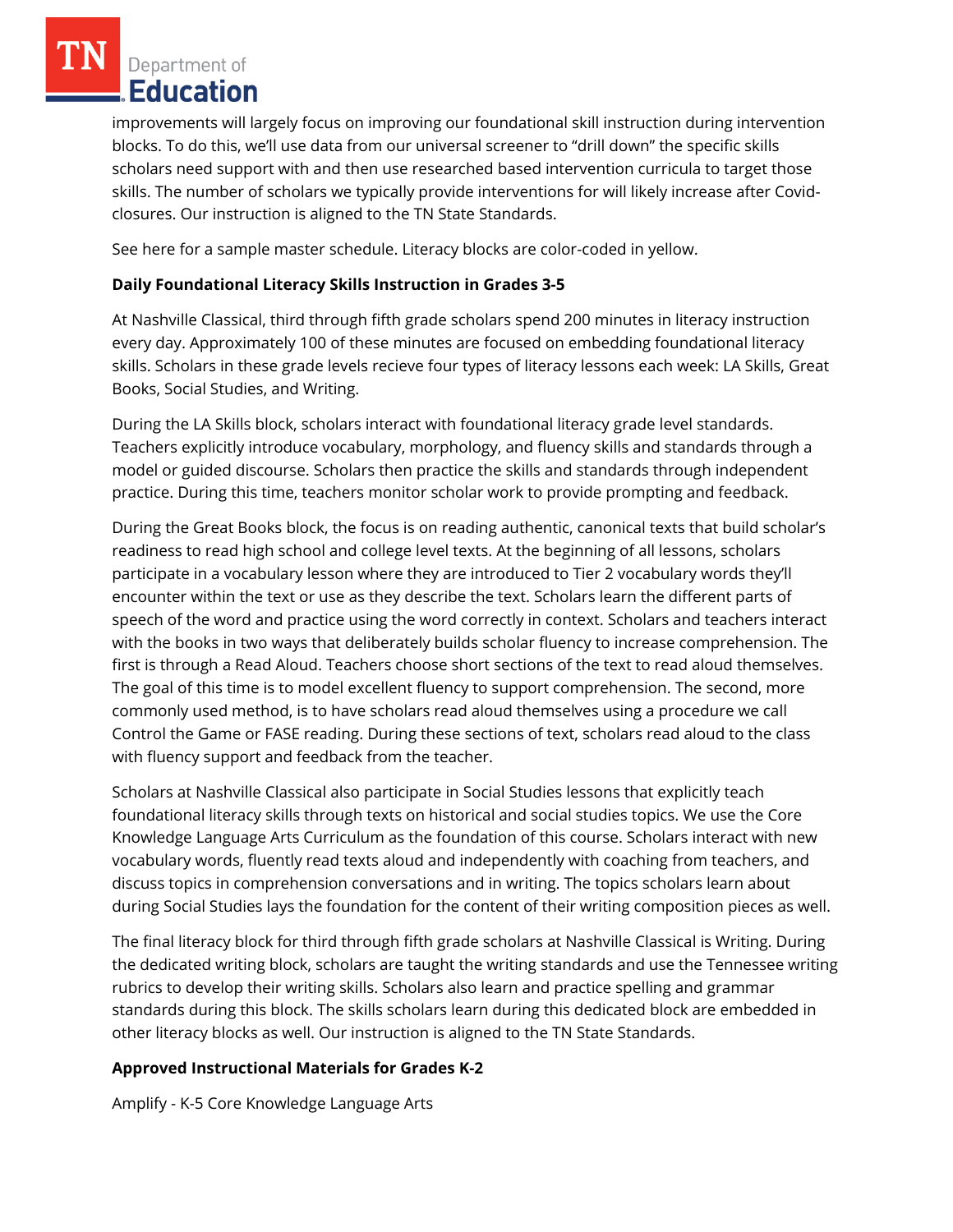Department of Education

#### **Approved Instructional Materials for Grades 3-5**

Amplify - K-5 Core Knowledge Language Arts

# **Universal Reading Screener for Grades K-5. This screener complies with RTI<sup>2</sup>and Say Dyslexia requirements.**

At Nashville Classical, we use MAP Reading as our universal screener. This assessment is given three times each year: in August, in December, and in May.

For the 2021-2022, we plan to adopt MAP Reading Fluency in order to screen all K-5 scholars for Dyslexia.

#### **Intervention Structure and Supports**

At Nashville Classical, we provide reading intervention to all scholars who score below the 25th percentile on MAP Reading, our universal screener.

Scholars who score between the 11th and 25th percentiles are rostered to Tier 2 Reading Intervention groups. These scholars receive an additional small group reading lesson each day, approximately 20 additional minutes of daily instruction. Intervention lessons utilize Fountas and Pinnell's Leveled Literacy Instruction and Reading Mastery curricular materials, targeting scholars' specific skill deficits in phonics, phonemic awareness, fluency, and vocabulary.

Scholars who score in or below the 10th percentile are rostered to Tier 3 Reading Intervention groups. These scholars receive two additional small group reading lessons each day, approximately 40 additional minutes of daily instruction. Intervention lessons utilize Reading Mastery curricular materials, targeting scholars' specific skill deficits in phonics, phonemic awareness, fluency, and vocabulary.

All scholars rostered to interventions are progress monitored weekly (Tier 3) or bi-weekly (Tier 2). A data team review scholars' data after six weeks of intervention and progress monitoring. The data team uses this information to make decisions about the following six weeks of intervention. Scholars may receive more, less, or the same amount of intervention and the skills targeted may change based on the data from progress monitoring.

Intervention times are coded in blue on the master schedule we have attached.

### **Parent Notification Plan/Home Literacy Reports**

Nashville Classical notifies families about their scholars' reading progress a minimum of six times each year. Families of scholars who are "at-risk" for a significant reading deficiency or have a significant reading deficiency are notified after scholars take the universal screeners and halfway through each semester. This means families are formally notified five times per year in August, October, December, March, and May. Parent notifications include clear explanations of skill gaps and the extent of student need and information about how the gaps will be addressed. Parent notification includes no-cost activities for families to support learning at home and statements about the importance of third grade literacy.